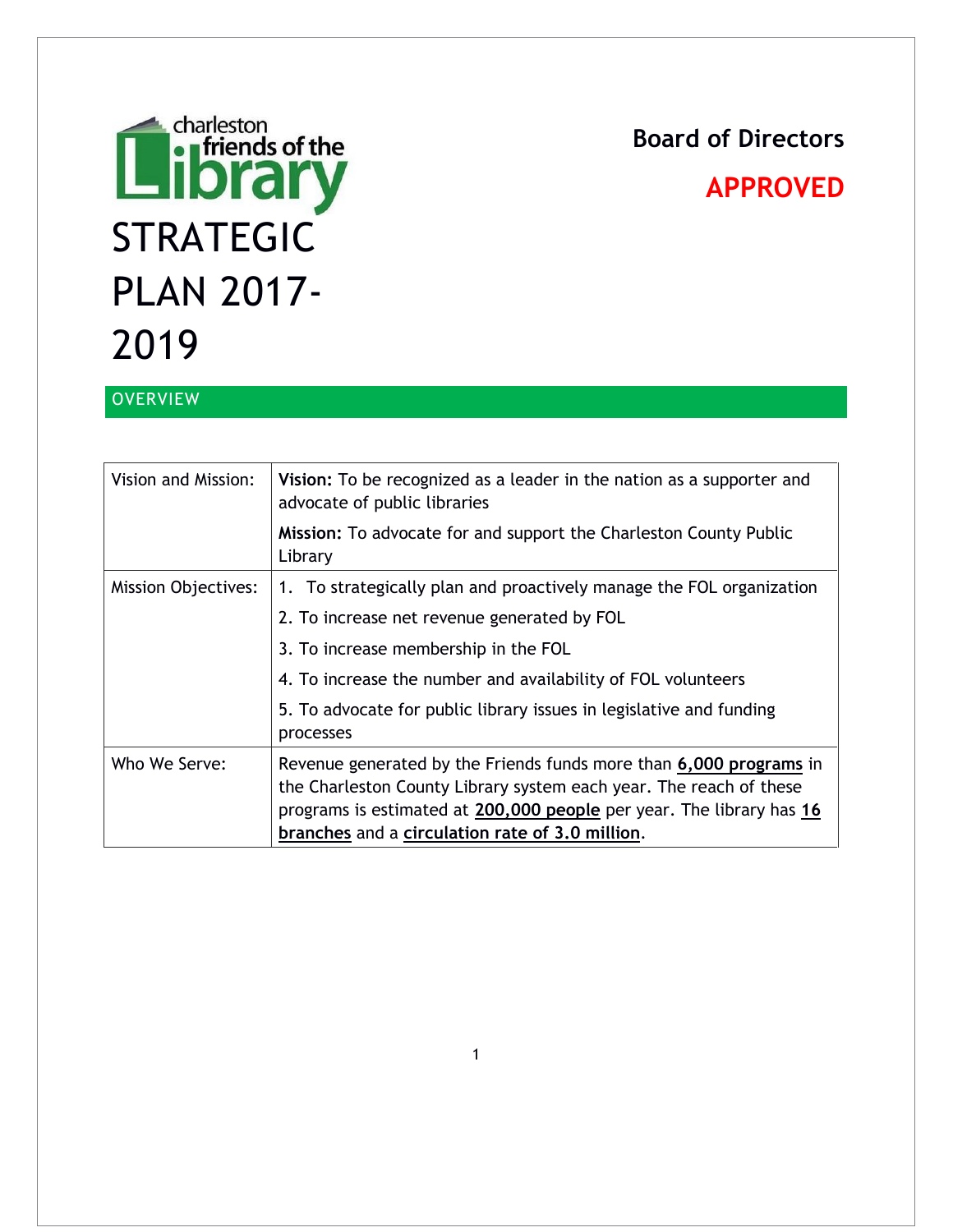| Programs and<br>Services (Current): | Membership: Supports library programs, provides access to "Members-<br>Only" events                                                                                                                                                                                                                                                                                                                                         |
|-------------------------------------|-----------------------------------------------------------------------------------------------------------------------------------------------------------------------------------------------------------------------------------------------------------------------------------------------------------------------------------------------------------------------------------------------------------------------------|
|                                     | Book Sales: Generates revenue to support library programs                                                                                                                                                                                                                                                                                                                                                                   |
|                                     | Volunteer: Processes all book/media donations, provides setup and<br>breakdown support for book sales, facilitates replenishment and<br>checkout during book sales                                                                                                                                                                                                                                                          |
|                                     | Community Events: Promotes engagement and raises awareness, allows<br>for connection between library staff, FOL, and supporters                                                                                                                                                                                                                                                                                             |
| Goals:                              | 1. Increase revenue generated and grow the annual contribution<br>of FOL to library programs by 4% each year for the next 3 years.<br>2. Expand community engagement by increasing the number<br>events held throughout the county to support FOL.<br>3. Grow membership program by 3% each year for the next 3<br>years.<br>4. Increase awareness of and advocacy for our library system in<br>local and state government. |

# BACKGROUND AND CONTEXT

The Charleston Friends of the Library (Friends) is a registered 501(c)3 nonprofit organization that supports the network of libraries serving the Charleston County area in South Carolina. Its mission is to advocate for and support the Charleston County Public Library (CCPL) through proactive management of its membership organization, generation of revenue to support CCPL programs, promotion of volunteerism, and advocacy for library issues, specifically related to legislative support and funding. Revenue raised by the Friends augments the existing funding structures of the library system in South Carolina to maximize the availability of programs offered to Charleston county residents and the number of people served.

Through the years, the role of the Friends increased from a dedicated network of volunteers to include public book sales and online consignment, a silent auction, and engagement events hosted by community partners. Revenue generated through these efforts allows the Friends to make an annual contribution of approximately \$100,000.00 to the library in support of its programs.

In early 2016, the Board of Directors of the Charleston Friends of the Library began a discussion about how to raise additional funds to support the Charleston County Public Library. This discussion began after an analysis of budget data for the last 5 years revealed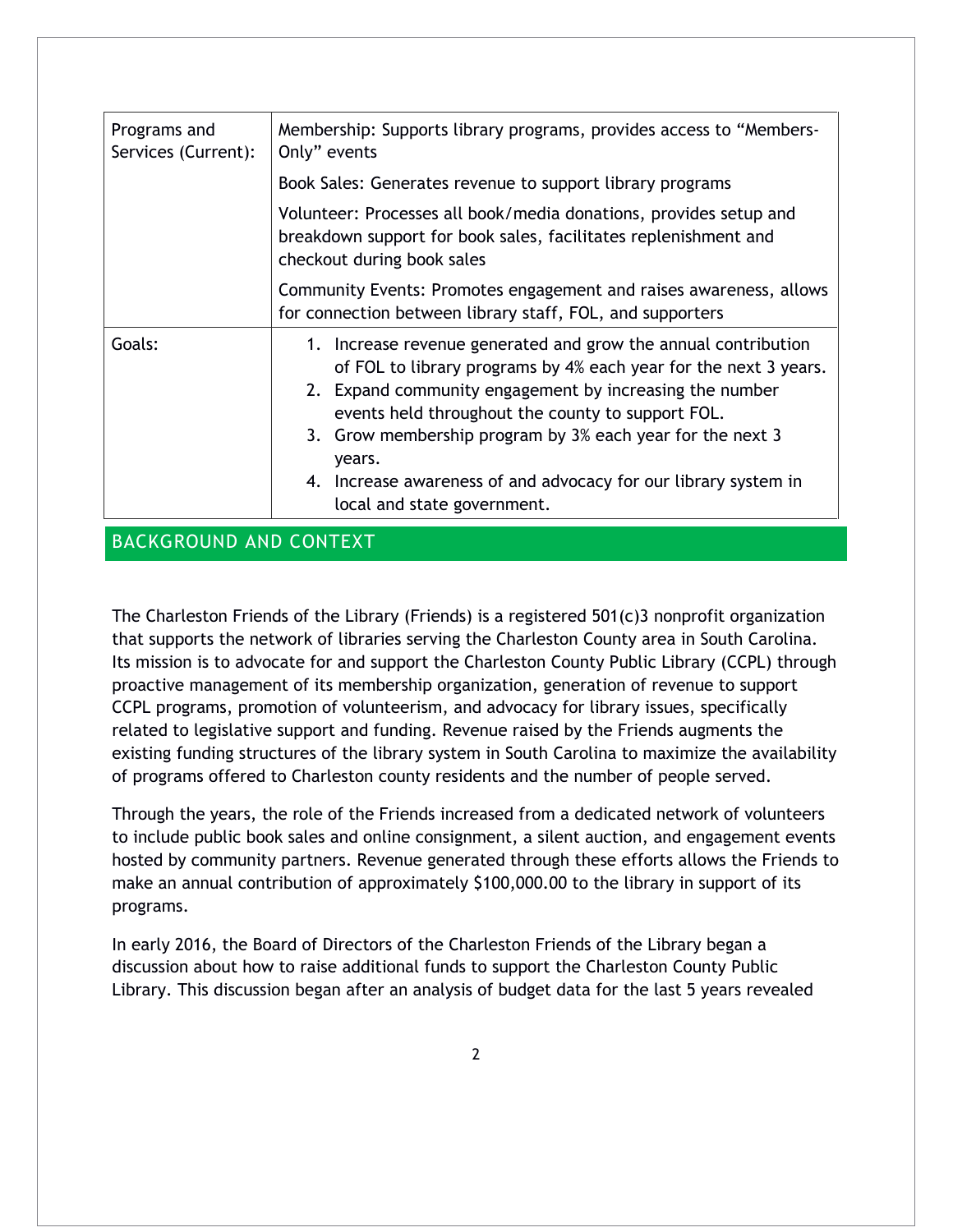that the Friends have relied partially on savings to continue meeting the \$100,000 expected annual contribution to the library.

Some aspects of fundraising for the Friends are dependent on economic factors that cannot be controlled or predicted. However, in order to guard against economic fluctuations and support organizational longevity, new action must be taken to expand existing programs and pursue opportunities to increase revenue. Through strategic action, the Friends will increase their contribution to the Library by 4% annually, expand community engagement through outreach events, grow their annual membership rate by 3% annually, and increase advocacy efforts in support of the mission of the library to connect our diverse community to information, foster lifelong learning and enrich lives.

The objectives and action items laid out in this Strategic Plan will be proposed at the Annual Meeting of Charleston Friends of the Library, scheduled for November 16, 2016. The Board of Directors will work in partnership with the Charleston Friends' Executive Director and share responsibility for the execution of the strategic plan. The implementation of these objectives and action items will begin at the start of Fiscal Year 2017 and continue through Fiscal Year 2019, at which time the success of the plan will be evaluated and opportunities for continued improvement identified.

#### ORGANIZATIONAL COMPETENCIES

- \* Robust, year-round book sales in locations throughout network of county libraries
- Dedicated volunteer corps
- ❖ Established membership program
- $\cdot$  Board of directors comprised of diverse experiences and perspectives as community stakeholders
- $\div$  Solid cooperative relationship with CCPL staff and administration
- Positive organizational reputation in Charleston community

OUR GOALS: 2017-2019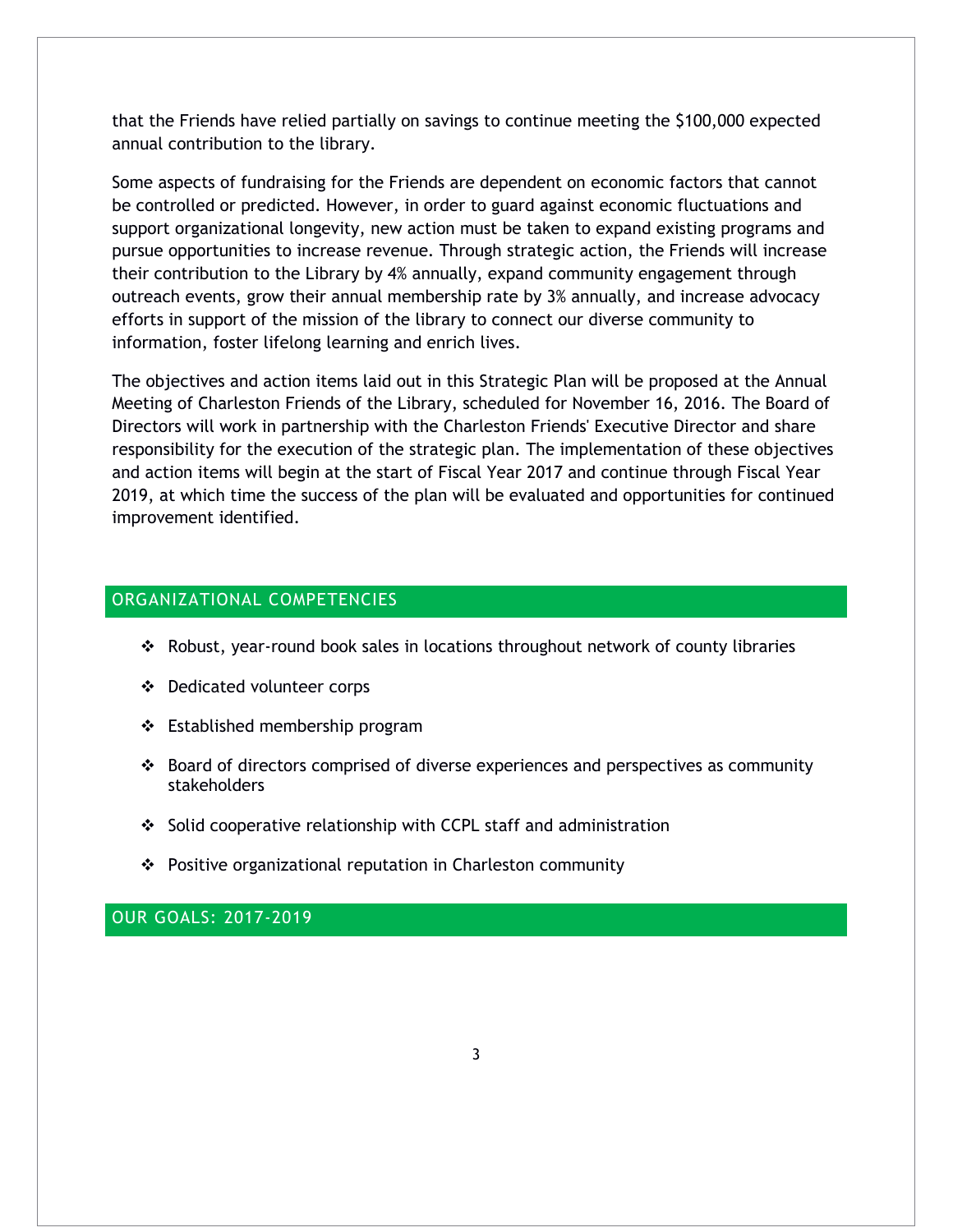## GOAL 1: INCREASE REVENUE GENERATED AND GROW THE ANNUAL CONTRIBUTION OF FOL TO LIBRARY PROGRAMS BY 4% EACH YEAR FOR THE NEXT 3 YEARS.

Opportunities to increase revenue exist in 4 identified sectors: book sales, targeted events, grant writing, and corporate sponsors. Book sales have, historically, generated the most funds for the Friends and enjoy steady community support. However, targeted events that focus on specific community segments or are held/hosted by community partners can expand the footprint of the Friends. The establishment of a grant calendar and creation of an active grant writing program will further diversify revenue streams for the Friends. Building a corporate sponsorship program holds potential to make a significant contribution to income.

#### Strategies:

- $\div$  Create and implement a comprehensive communications plan that increases public awareness for book sales through a combination of press releases, media appearances, print media coverage, and social media
- $\div$  Identify opportunities to share information about library programs with book sale patrons and highlight the role of the Friends in funding those programs
- $\cdot \cdot$  Create and implement a grant writing calendar for use as a tool to pursue grant opportunities for the Friends
- Create and implement structured corporate sponsor program
- Pursue new funding strategies such as matching gift and peer-to-peer fundraising opportunities

# GOAL 2: EXPAND COMMUNITY ENGAGEMENT BY INCREASING THE NUMBER OF EVENTS HELD THROUGHOUT THE COUNTY TO SUPPORT FOL.

Community engagement events can include: branch book sales, happy hour events, benefit dinners, auctions, lectures, ticketed events, spirit nights at local athletic events, and any other activities approved by the Board of Directors.

#### Strategies:

- $\div$  Increase number of events held annually
- \* Promote unity by holding events in sectors of Charleston county that correspond with library locations
- Explore new types of events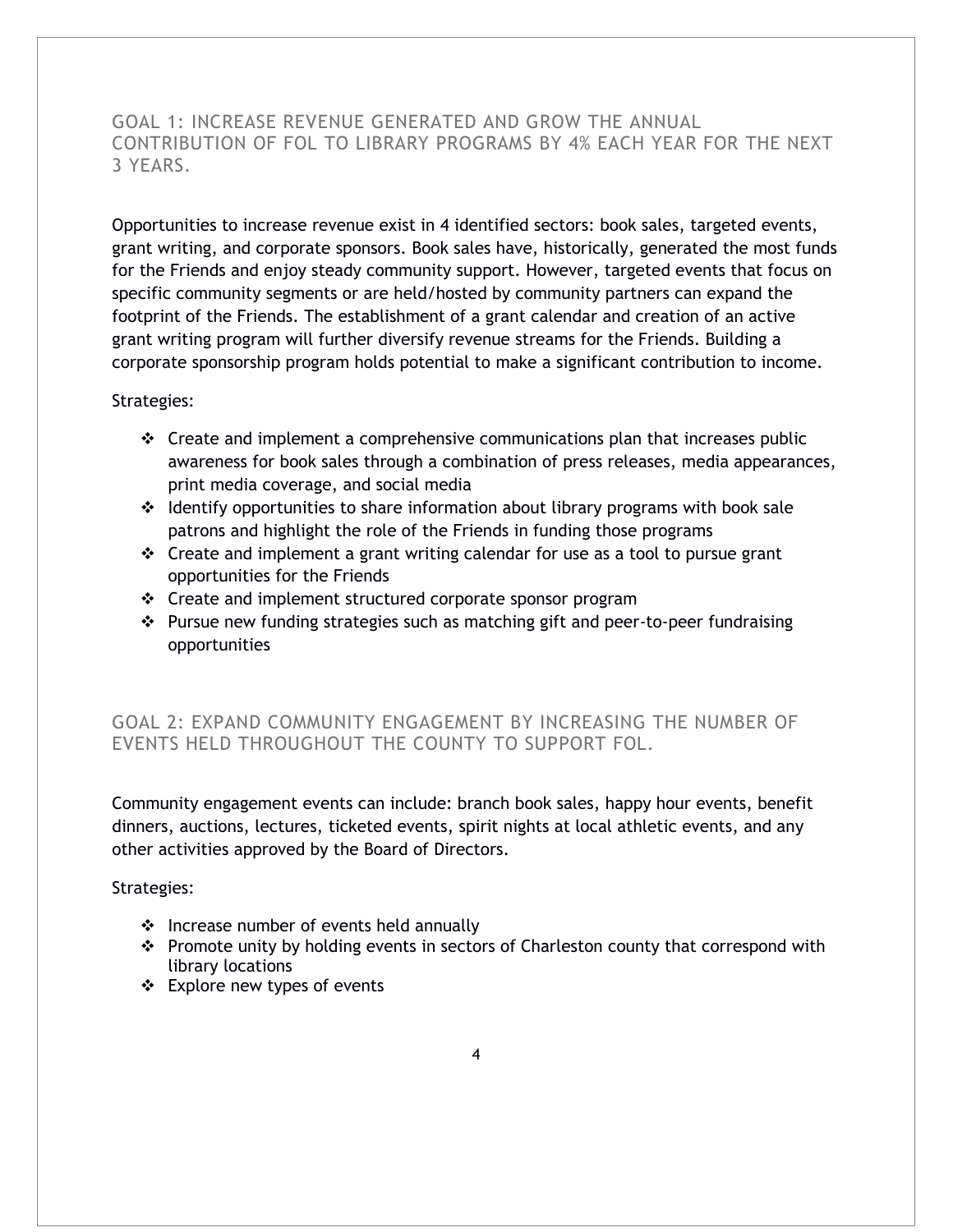$\cdot \cdot$  Pursue strategic partnerships with other community organizations, civic sectors, businesses, and media contacts

### GOAL 3: GROW MEMBERSHIP PROGRAM BY 3% EACH YEAR FOR THE NEXT 3 YEARS.

The membership program supplements income from book sales to fund the annual contribution of the Friends to the county library system. Growing the footprint of the Membership program will support the stated objective of the strategic plan to increase the annual contribution made by the Friends.

#### Strategies:

- Evaluate existing program using SWOT strategy
- \* Include membership promotion in comprehensive communications plan
- Explore business-level membership opportunity as step-in for corporate sponsorship and reciprocal membership with other community organizations

# GOAL 4: INCREASE ADVOCACY FOR OUR LIBRARY SYSTEM IN LOCAL AND STATE GOVERNMENT.

Educating the public about the programs provided by CCPL branches and advocating for support on their behalf is integral to the work of the Friends. By promoting CCPL as a cultural center and resource, the Friends can connect the importance of supporting CCPL programs by supporting the Friends.

#### Strategies:

- Support CCPL events and Friends events through promotion in personal networks and attendance when possible
- $\div$  Connect to volunteer provider programs to expand existing volunteer groups
- Update Friends website and redevelop content therein to emphasize connections between what the Friends does and how that work impacts the community via CCPL programs
- $\cdot \cdot$  Create plan in partnership with CCPL to give greater visibility for the Friends in library branches and acknowledgement of support when the Friends sponsor programs
- $\cdot \cdot$  Partner with the Library's Board of Trustees to optimize all strategies to increase awareness, revenues, membership, and volunteer participation